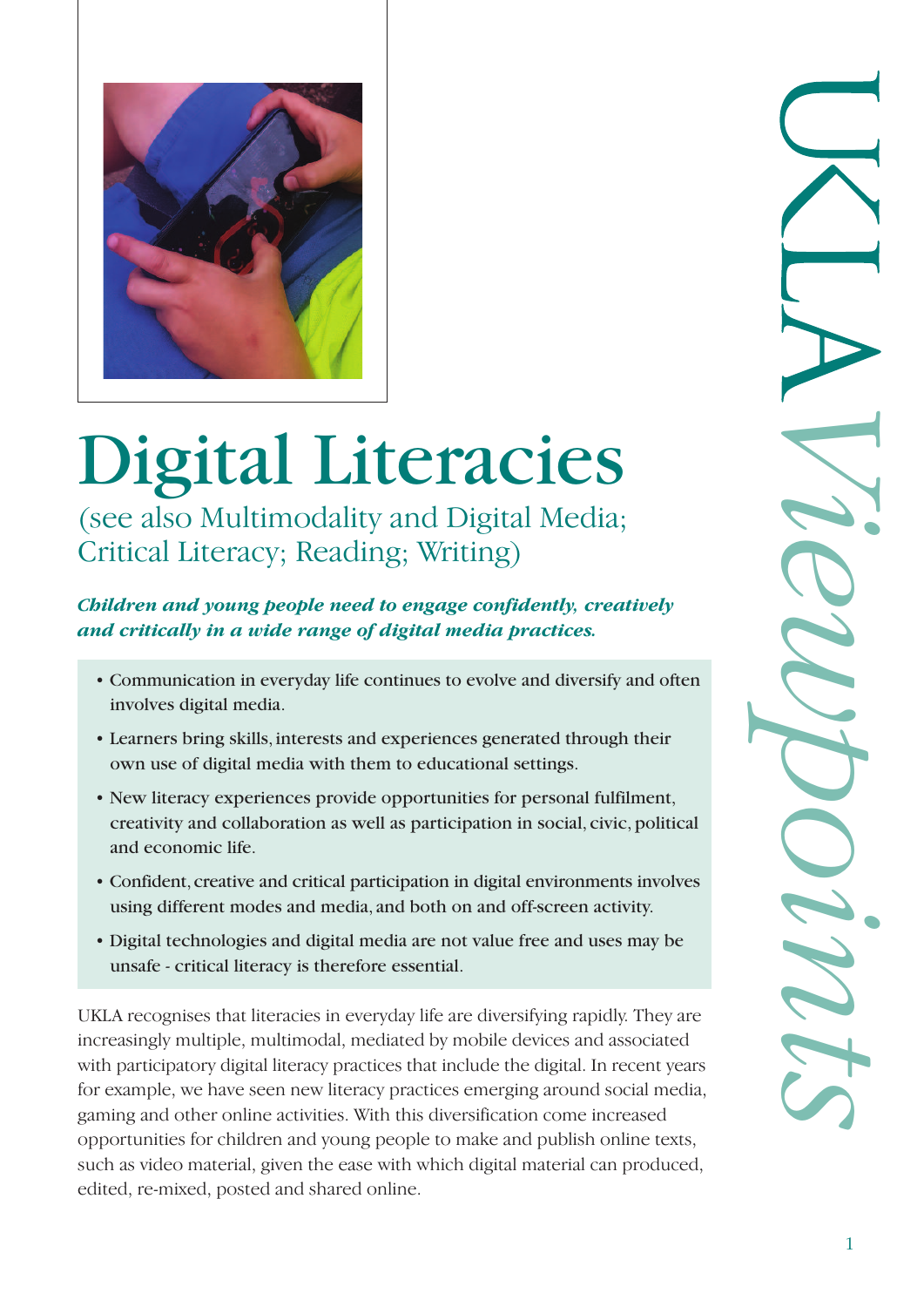Such practices offer opportunities for personal fulfilment, creativity, collaboration, and increased agency, and can be regarded as central to social, civic, political and economic life. Confident, creative, cultural and critical participation in digital environments can involve the use of diverse modes and media (screen and print); it is commonplace to move between screen and paper as texts are composed, for example, or between browsing the internet, taking photos and using social media during different kinds of social, consumer or political activity. To understand digital literacies we need to focus on the interrelated and overlapping processes of design, production, dissemination and interpretation, not just the texts that are produced as part of this process. What people do on-screen can be linked in various ways to what they do off-screen and meaning making is often distributed across people, on/offline spaces and devices. It is misleading therefore to see digital literacies as separate from other reading and writing, or to approach digital literacy practices as solely individual endeavours.

It is important to recognise that digital practices can be iniquitous, unsafe and unethical. Digital technologies, their applications and the texts they mediate are not value free. Developments in machine learning and artificial intelligence also mean that the data generated through online activity may be harvested for commercial, political or other reasons. The need for learners to build the requisite critical digital literacy skills for navigating and contributing safely and responsibly to online spaces is, therefore, paramount

Many learners bring extensive skills, interests and experiences generated through digital media with them to school. However, the range and nature of these experiences vary, and the equity of experience cannot be assured. There is therefore a pressing need to build on children's repertoires of communicative practices in ways that support inclusive, confident, creative, collaborative and critical uses of digital media. This is necessary to ensure children's active participation in, and cultural understanding of, the world around them now and in the future.

In response to this changing communicative environment, a UKLA Task Group is currently developing a framework for digital literacies to support teachers as they extend children's creative, cultural and critical use of digital media. To date, the Task Group has drawn on a review of research and international frameworks relating to digital literacies to identify a series of skills, experiences and dispositions that underpin the development of a broad communicative repertoire. Members of the Group are currently conducting case studies to exemplify and refine the following statements, which identify key dimensions of a literacy curriculum for the 21st century: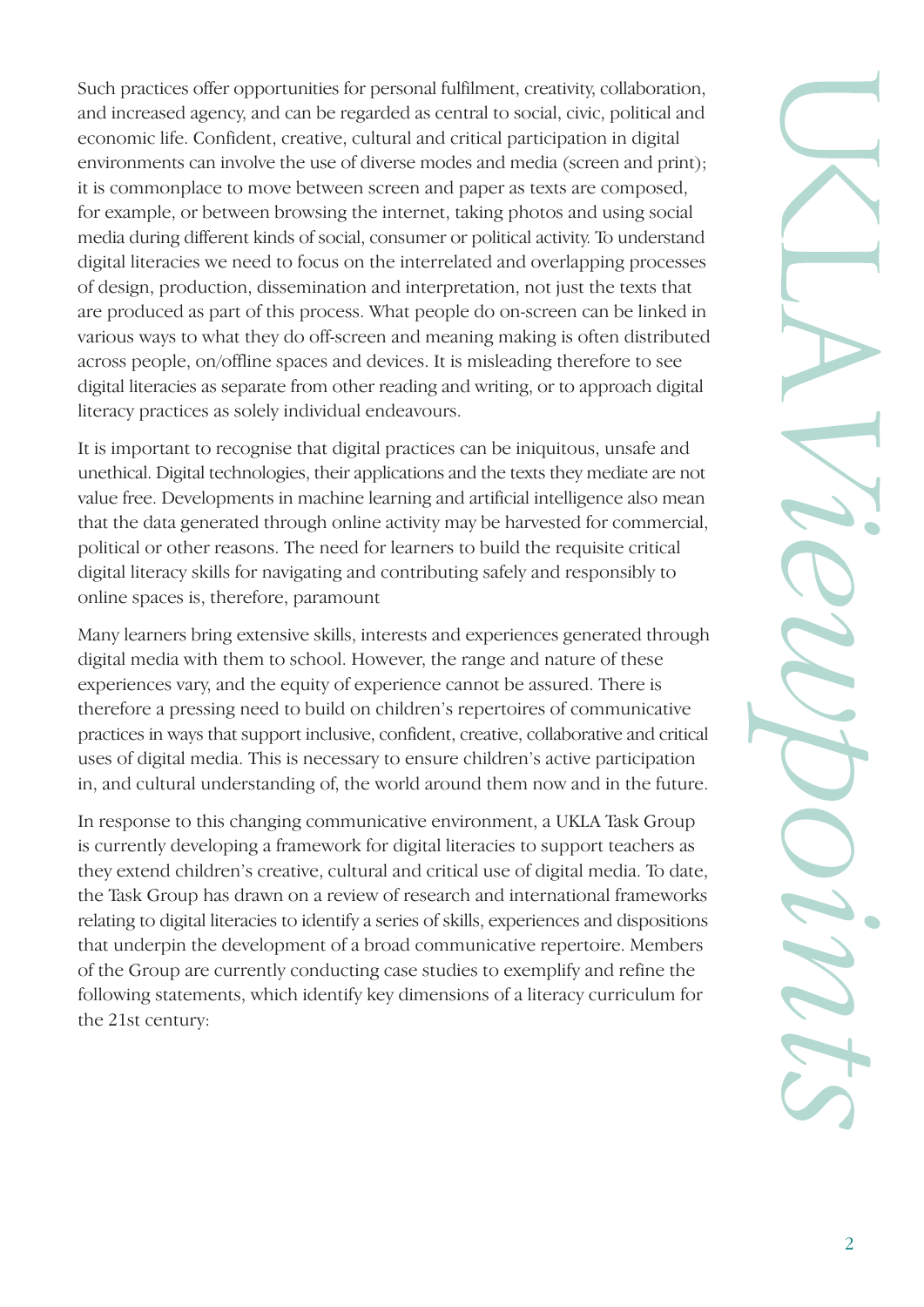### A literacy curriculum for the 21st century should provide opportunities that foster:

- Collaboration, communication, creativity and critical engagement with text;
- The development of a diverse and flexible repertoire of communicative practices;
- A willingness to experiment with new forms and explore their potential for communication and creativity;
- Critical literacies and civic participation;
- Cultural dimensions of meaning making and an awareness that texts are interpreted and shaped by our experiences and understanding of the world;
- The skills (technical, expressive, rhetorical, etc.) needed to participate creatively in digital spaces and all communicative contexts;
- Engagement with the interrelated and overlapping processes of design, production, dissemination and interpretation;
- The capacity to make selections about choice of media and to move between media and modes (print and screen-based) in the course of communicative or creative events;
- An ethical awareness that acknowledges the personal, social and environmental impact of digital participation on the wider world;
- A meta-awareness of the ways in which digital architectures shape participation in digital spaces;
- An awareness that personal use is inflected by commercial and/or political interest;
- The skills and attitudes needed to navigate the internet and other digital content with safety and discernment;
- An awareness of the implications of digital activity on identity management and digital footprint;
- The interpersonal and exploratory skills needed to work effectively through collaboration, online and offline.

Through this case study research, the Task Group is exploring ways in which digital literacies can be integrated within current educational practice and in line with existing statutory curricular and assessment requirements. The Task Group aims to articulate the kinds of pedagogies and assessment behaviours that are most appropriate in supporting critical, collaborative and creative digital literacy practices as part of a balanced literacy curriculum.

<sup>1</sup> Including, but not confined to, critical engagement with digital media, e.g. fake news.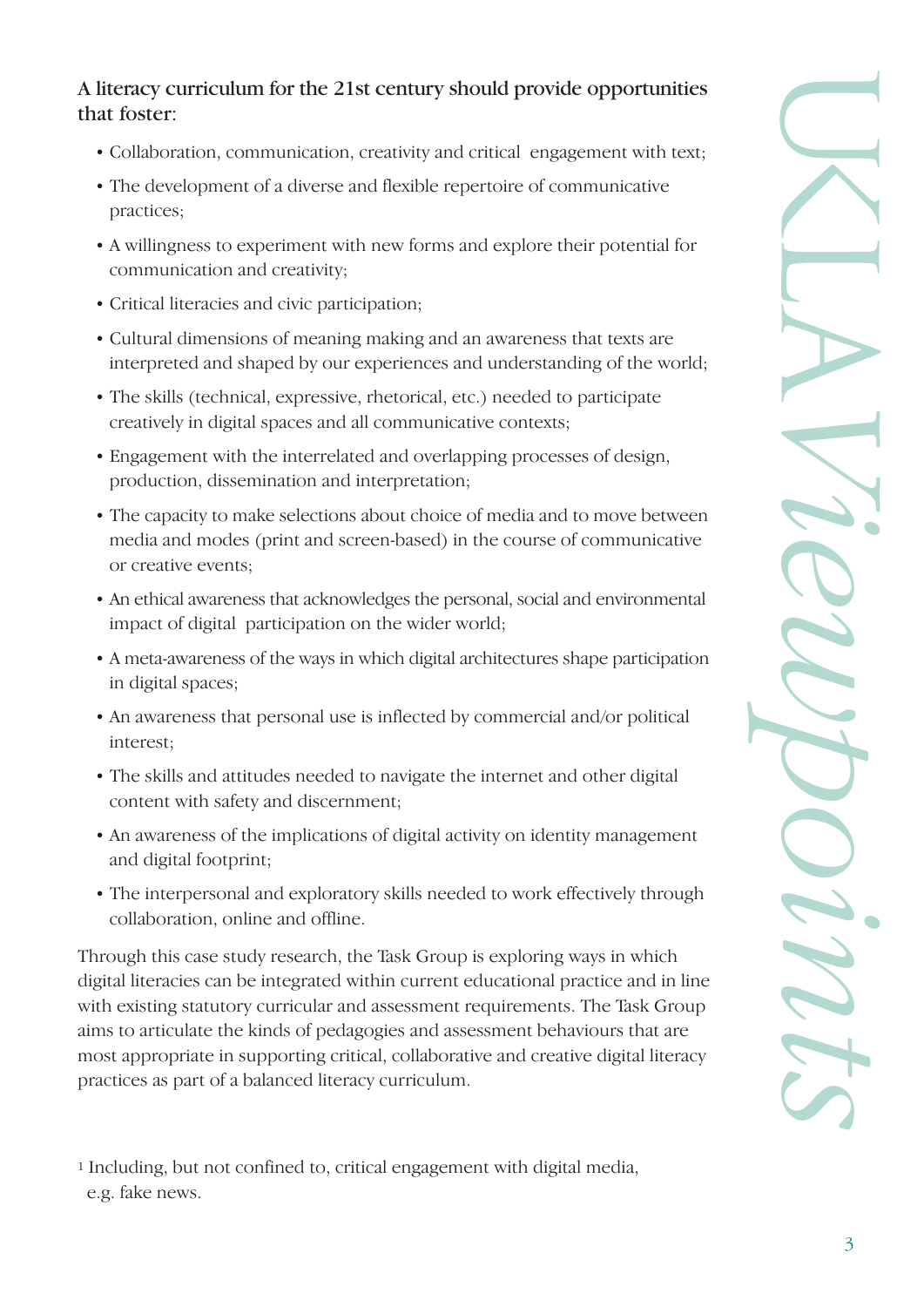#### **Sources**

Beavis, C., Apperley, T., Bradford, C., O'Mara, J. & Walsh, C., (2009). Literacy in the digital age: Learning from computer games. *English in Education*, 43(2), 162-175.

Boyd, d. (2010). Social network sites as networked publics: Affordances, dynamics, and implications. In Z. Papacharissi, *A Networked Self*. New York: Routledge.

Burnett, C. & Merchant, G. (2019). Revisiting critical literacy in the digital age. *The Reading Teacher*, 73(3), 263-266.

Burnett, C. & Merchant, G. (2018). *New Media in the Classroom: Rethinking primary literacy*. London: Sage.

Burnett, C., Davies, J., Merchant, G., & Rowsell, J. (Eds.). (2014). *New Literacies Around the Globe: Policy and pedagogy*. London and New York: Routledge.

Cannon, M., Potter, J., & Burn, A. (2018). Dynamic, playful and productive literacies. *Changing English*, 25(2), 180-197.

Coiro J., Kiili, C. & Castek, J. (2017). Designing pedagogies for literacy and learning through personal digital inquiry. In F. Serafini, and E. Gee (eds). *Remixing Multiliteracies: Theory and Practice from New London to New Times*. London: Teachers College Press.

Colvert, A. (2019). Presenting a new hybrid model of ludic authorship: reconceptualising digital play as 'three-dimensional' literacy practice *Cambridge Journal of Education*, Online First. DOI: 10.1080/0305764X.2019.1660307.

Dowdall, C. (2017). Children's writing in the 21st century: mastery, crafting and control. In R. Parry, C. Burnett & G. Merchant (eds.) *Literacy, Media, Technology: Past, Present and Future*. London: Bloomsbury.

Erstad, O., Flewitt, T., Kummerling-Meibauer, B., & Pereira, I.P. (eds.) (2020). *The Routledge Handbook of Digital Literacies in Early Childhood*. London and New York: Routledge.

Gillen, J. (2014). *Digital Literacies*. London: Routledge.

Marsh, J., Arnseth, H., & Kumpulainen, K. (2018). Maker Literacies and Maker Citizenship in the MakEY (Makerspaces in the Early Years) Project. *Multimodal Technologies and Interaction*, 2(3), 50.

Marsh, J., Hannon, P., Lewis, M., & Ritchie, L. (2017). Young children's initiation into family literacy practices in the digital age. *Journal of Early Childhood Research*, 15(1), 47-60.

Mills, K., Stornaiuolo, Smith, A., & Pandya, J.Z. (eds). (2018). *Handbook of Writing, Literacies, and Education in Digital Cultures*. New York and London: Routledge.

Miller, D., Costa, E., Haynes, N., McDonald, T., Nicolescu, R., Sinanan, J., Spyer, J., Venkatraman, S. & Wang, X., (2016). *How the World Changed Social Media*. London: UCL Press.

Potter, J., & McDougall, J. (2017). *Digital Media, Culture and Education: Theorising third space literacies*. London, Springer.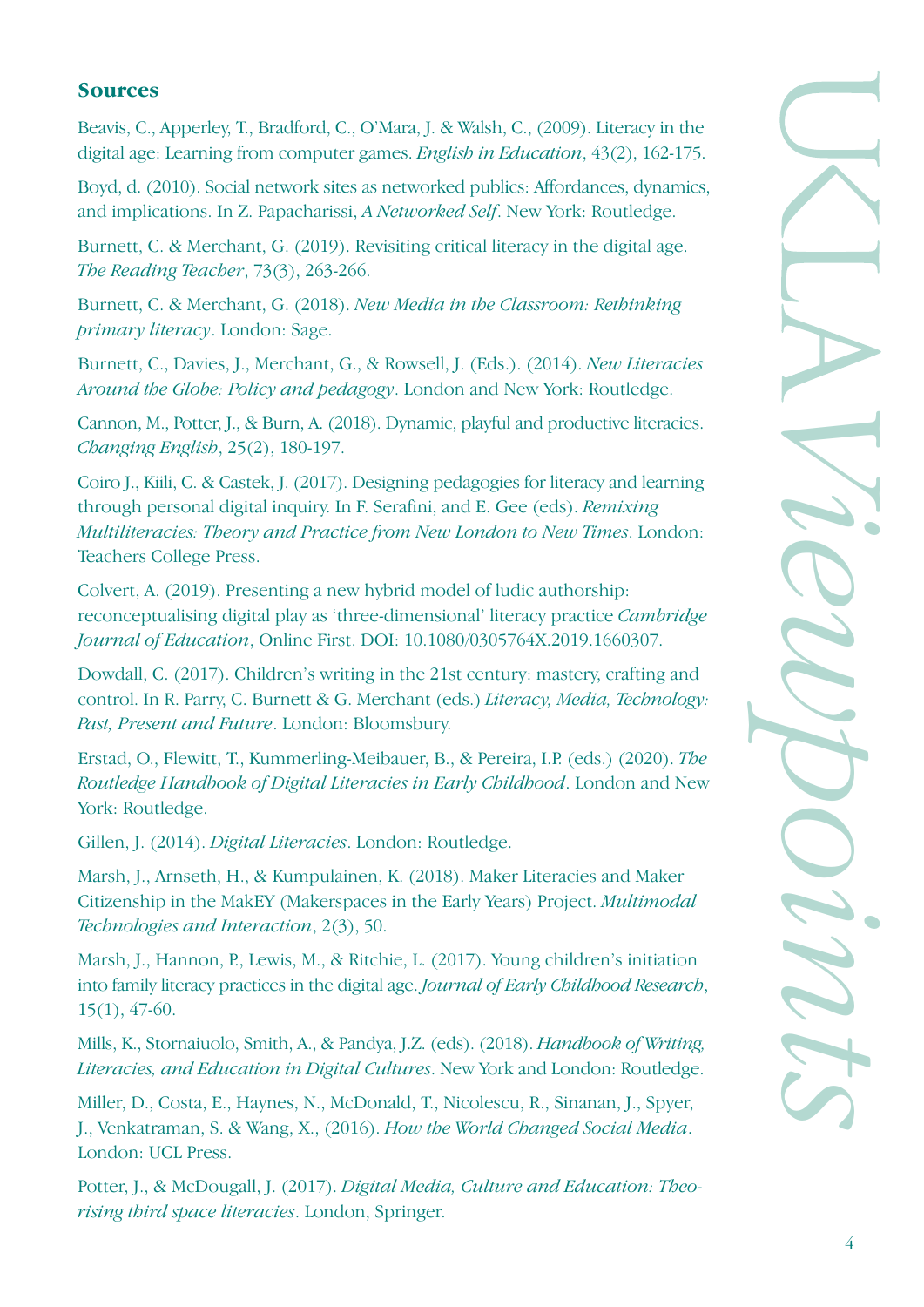Scott, F. L. (2016). Young children's digital literacy practices at home: Social, physical and classed. *The Digital Literacy and Multimodal Practices of Young Children: Engaging with Emergent Research*. PhD Thesis. The University of Sheffield.

Sefton-Green, J., Marsh, J., Erstad, O., & Flewitt, R. (2016) Establishing a research agenda for the digital literacy practices of young children: A white paper for COST action IS1410. http://digilitey.eu/wp-content/uploads/2015/09/DigiLitEYWP.pdf

## **Classroom example**

Teachers can use digital technologies to support children's storytelling, story making and story reading. In so doing, traditional paper-based classroom practices are adapted to engage, inspire and scaffold children's reading and composition in ways that involve and take account of familiar screen-based resources and texts. The inclusion of digital technologies can alter the traditional literacy processes of reading and writing, making them into digital literacy practices - inclusive and exciting experiences for young learners and their teachers, that resonate with their daily screen-infused experience.

With her class of 5 and 6 year olds, a teacher uses a school edition of an app called *Puppet Pals* to scaffold the children as they learn to recount the well-loved story *Owl Babies*. Using a tablet, the teacher photographs and imports some key images from the picture book into the app, creating a silent cartoon-style version of the story. Having read and enjoyed the picture book in small teaching groups with their teacher, the children take it in turns to recount the story using the cartoon of images in the app to help them recall the events. As they take turns to narrate their own version of the story to accompany the screen-based images, they are recorded in the app, creating a new, collaborative multimodal and digital version of the story. The engagement and delight of the children is captured in the digital recording, as they take control of the composing practice. The app frees the children to focus on recalling the events and to enter the role of the narrator, without being hampered by the transcriptional demands that a paper-based composing activity would require.

The teacher explains how this activity promotes their children's independence and confidence as authors. Children experience success as story makers, using the original text from their memory of the shared reading from the story book – but also embellishing and adapting the text providing evidence of their sophisticated understandings of the story and the owl babies' characters. The children delight in watching their digital version back, providing opportunities for discussion and learning about many strands of their literacy: their understanding of the story; their vocabulary choices, the use of their spoken language, and performance. Their digital texts can be shared with parents, and also re-viewed by the teacher as they assess the children's development as readers and writers.

*Jeannie Bulman, Cathy Burnett, Clare Dowdall, Angela Colvert, Kate Erricker, Anna Harrison, Becky Parry, Georgina Tarling, Louise Wheatcroft on behalf of UKLA*